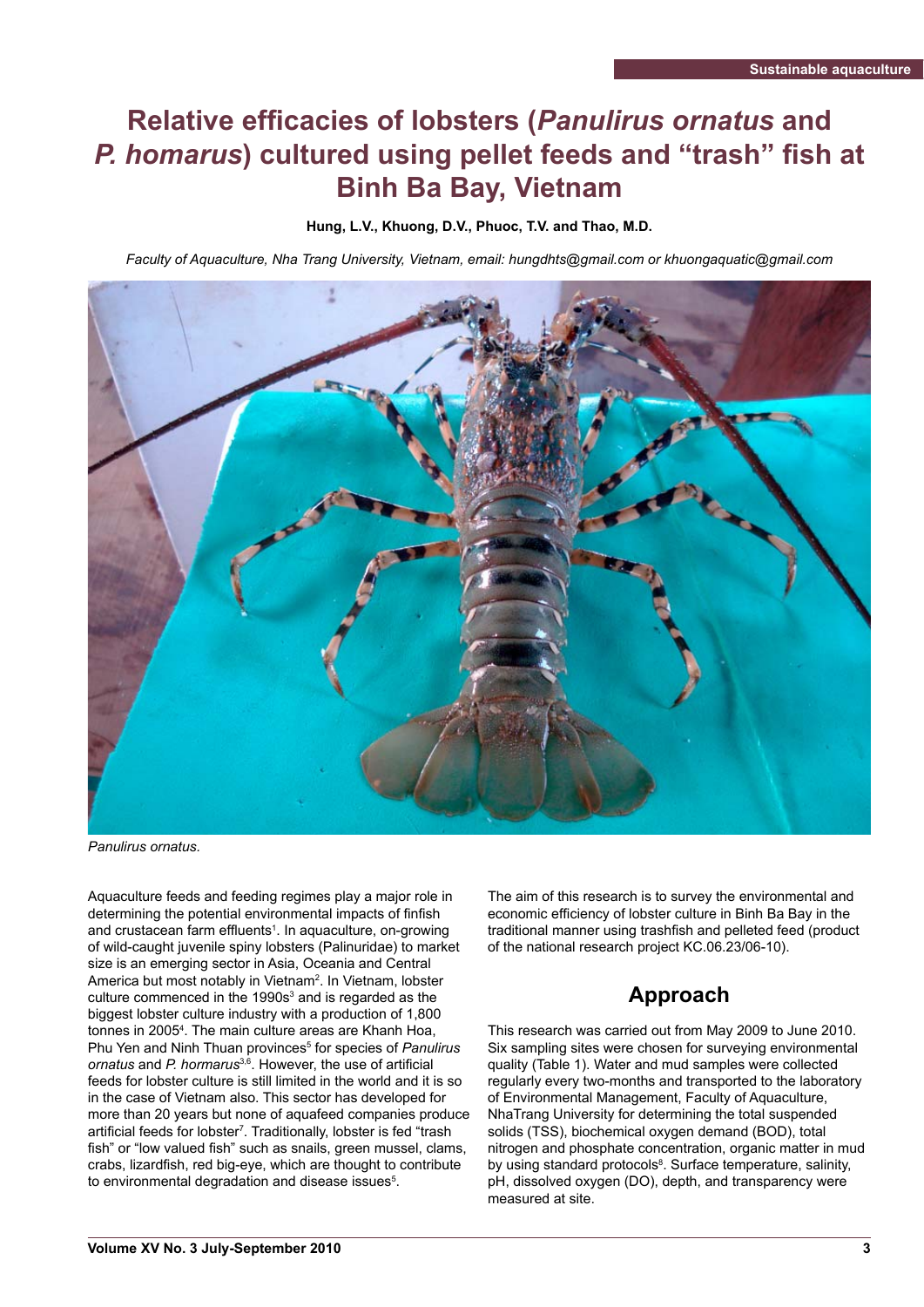### **Table 1. Environmental sampling sites at Binh Ba Bay.**

| Site code | <b>Characteristics</b>                                                    | Latitude     | Longtitude    |
|-----------|---------------------------------------------------------------------------|--------------|---------------|
| (TAV)     | Site for lobster (P. ornatus and P. homarus) cultured using pelleted feed | 11°50'42.59N | 109°13'25.55E |
| (100M)    | Site without lobster cages                                                | 11°51'01.10N | 109°13'38.64E |
| (CAT)     | Site for lobster culture using trash fish / low value fish                | 11°50'37.50N | 109°14'00.75E |
| (DC)      | Binh Ba Port                                                              | 11°50'23.08N | 109°14'19.66E |
| (CN)      | Small gate (to the Western sea)                                           | 11°51'09.45N | 109°14'49.39E |
| CL)       | Large gate (to the Western sea)                                           | 11°48'17.45N | 109°13'36.69E |

**Table 2. The result of environmental analysis at sampling sites in Binh Ba Bay.**

| Sampling site       | <b>TAV</b>                    | <b>CAT</b>           | 100M                          | DC.                          | <b>CN</b>            | СL                |
|---------------------|-------------------------------|----------------------|-------------------------------|------------------------------|----------------------|-------------------|
| Depth $(m)$         | 22.0                          | 19.5                 | 16.0                          | 5.2                          | 3.7                  | $(-)$             |
| Salinity (‰)        | $34.33 \pm 1.37$              | $34.37 \pm 1.47$     | $34.00 \pm 1.67$              | $34.17 \pm 1.47$             | $34.50 \pm 1.38$     | $34.17 \pm 1.47$  |
| Surface temp.(°C)   | $27.78 \pm 1.88$              | $28.01 \pm 1.47$     | $27.72 \pm 2.10$              | $28.04 \pm 1.62$             | $28.11 \pm 1.45$     | $28.14 \pm 1.21$  |
| DO(mg/L)            | $7.79 \pm 0.67$ <sup>bc</sup> | $7.31 \pm 0.58^{ab}$ | $7.34 \pm 0.57$ <sup>ab</sup> | $6.78 \pm 0.61$ <sup>a</sup> | $7.25 \pm 0.70^{ab}$ | $8.10 \pm 0.23$ ° |
| BOD (mg/L)          | $2.30 \pm 0.41$               | $2.41 \pm 0.76$      | $2.39 \pm 0.55$               | $1.89 \pm 0.55$              | $1.22 \pm 0.79$      | $0.65 \pm 0.34$   |
| рH                  | $7.82 \pm 0.22$               | $7.54 \pm 0.45$      | $7.86 \pm 0.23$               | $7.75 \pm 0.20$              | $7.78 \pm 0.29$      | $8.08 \pm 0.10$   |
| $P-POa3- \mu g/L$   | $0.766 \pm 0.023$             | $0.763 \pm 0.025$    | $0.758 \pm 0.017$             | $0.762 \pm 0.020$            | $0.756 \pm 0.017$    | $0.742 \pm 0.019$ |
| $N-NO_{3}$ - (µg/L) | $0.522 \pm 0.016$             | $0.515 \pm 0.004$    | $0.506 \pm 0.023$             | $0.510 \pm 0.014$            | $0.507 \pm 0.010$    | $0.504 \pm 0.018$ |
| Transparency (m)    | 7.2                           | 7.1                  | 6.3                           | To bottom                    | To bottom            | 12.4              |
|                     |                               |                      |                               |                              |                      |                   |
| TSS (mg/L)          | $0.400 \pm 0.191$             | $0.378 \pm 0.206$    | $0.353 \pm 0.180$             | $0.338 \pm 0.240$            | $0.326 \pm 0.183$    | $0.284 \pm 0.133$ |
| Benthic organic (%) | 0.0292                        | 0.0186               | 0.0244                        | 0.0100                       | 0.0125               | ( – )             |

*Data in the same row with different superscripts are significantly different (P < 0.05); (-): no data collected.* 

Efficiency of traditional lobster culture, biology and economics, was also evaluated using rapid rural appraisal (RRAs) methods<sup>9</sup> to preliminarily compare with those cultured using pelleted test feed.

Results were expressed as mean ± standard of deviation (SD) and group mean difference compared using one – way ANOVA. When there were differences, the group means were further compared using Duncan's multiple range test. All computations were performed with SPSS 16.0. A significant level of P < 0.05 was employed in all cases.



*Formulated test feed.*

## **Findings**

#### **Environmental quality and efficiency of lobster culture in Binh Ba Bay**

Results of analysis of samples collected from sites in Binh Ba Bay indicated that there were no significant differences ( $P >$ 0.05) of the environmental parameters (except for dissolved oxygen) between sites with lobster cages and others. The fluctuation of these factors was not high during the year of 2009 – 2010 (Table 2).

According to Lellis and Russell<sup>10</sup>, the optimal temperature for post-larval lobster growth is above 27°C and below 33°C. Lobster can only develop when the salinity is above 20 ppt. Like other marine animals, the optimal pH range for lobster is from 7.5 to 8.5<sup>11</sup>. Therefore, the ranges of these factors were still in the suitable ranges for lobster growth.

Compared to other coastal water bodies of Khanh Hoa province such as Van Phong – Ben Goi $12,13$ , Nha Phu lagoon, Binh Cang and Nha Trang bays<sup>12</sup> and Cam Ranh Bay<sup>13</sup> there was no major differences in the water quality and environmental parameters given in Table 2.

The total solid suspended (TSS) at lobster culture sites (TAV: 0.400 mg/L, CAT: 0.378 mg/L) was higher than others. As Le and Le<sup>14</sup> concluded that the most marked environmental effect of lobster cage aquaculture in Van Phong Bay was the output of suspended solids, dissolved nutrients, organic matter and bacteria. The highest TSS was observed in the rainy season of November, 2009 (0.643 mg/l) and the lowest in the dry season of May, 2010 (0.161 g/L).

The same trend in TSS was observed for biochemical demand (BOD), when it was considerably higher at lobster culture sites TAV and CAT (Table 2) than at the small and large gates to the western sea: CN and CL (Table 2)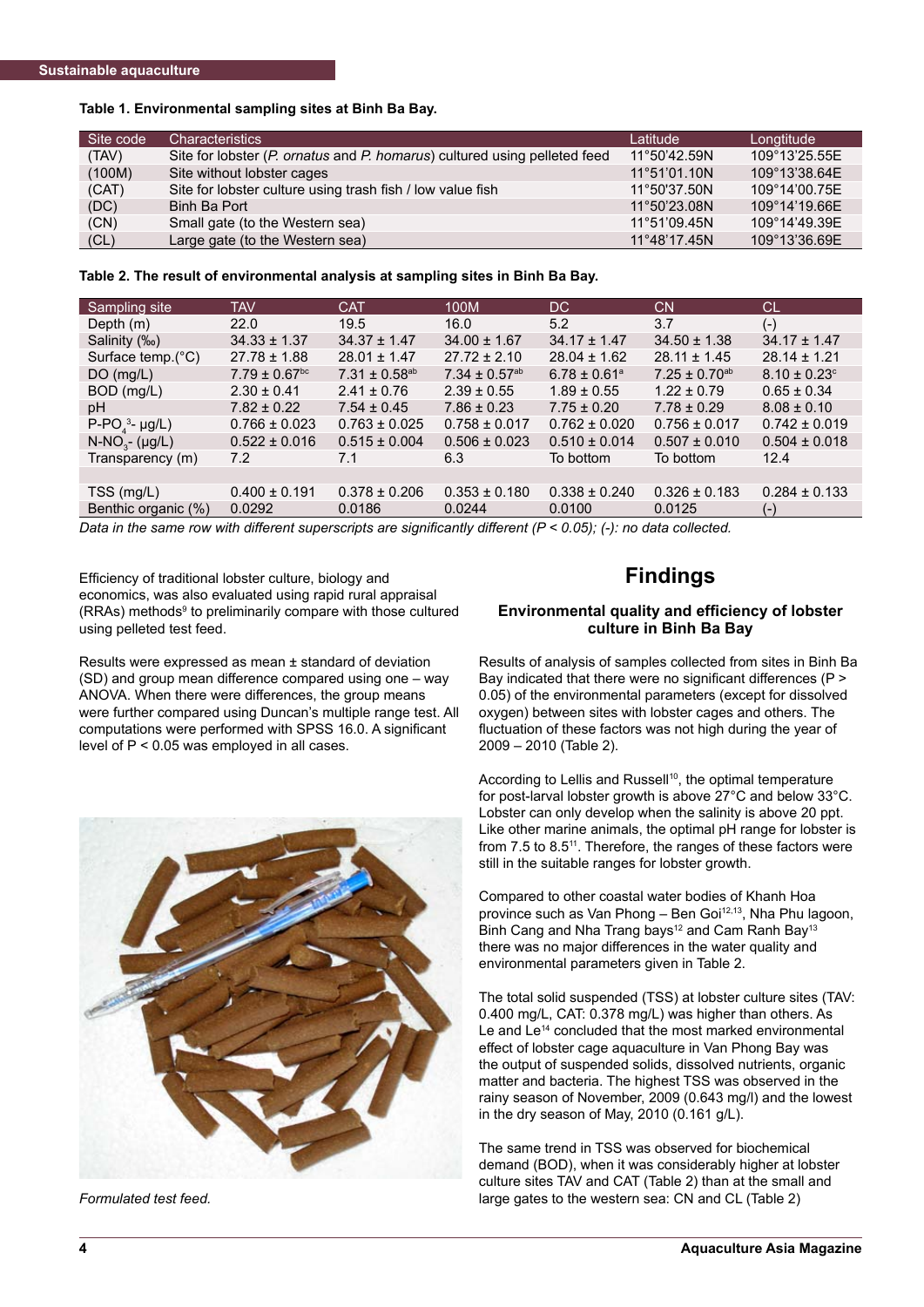

*Panulirus homarus.*

Estimated FCR for *P. ornatus* and *P. homarus* fed by trash/low value fish was  $26.60\pm5.02$  and  $26.00\pm1.41$ . Most of the solid wastes came from mollusc and crustacean species which accounted for 80% of trash fish composition. In addition, their shell weight was approximately 70% fresh body mass. Therefore, to produce one kg of *P. ornatus* and *P. homarus* a discharge of around 15 kg of solid waste to Binh Ba Bay and surrounding areas occurs. Consequently, in a large area close to the Binh Ba Port (DC) and concentrated lobster culture areas that used trash fish/low value fish (CAT) there was a lot of solid wastes such as plastics, broken bricks, and shells

of shellfishes. These materials covered a thick layer on the seabed. In contrast, at the testing site (TAV) for pelleted feed the sea bed is only mud and the water current easily washed it to the ocean.

The environmental issues were not only limited to solid wastes but also dissolved nutrients such as nitrogen and phosphorus. Le and Lai<sup>15</sup> stated that the waste nitrogen (N) from rearing lobsters using the fresh fish diet was 402 g N/ kg lobster, and is comparable to that calculated for of lobster cage cultured in Xuan Tu Village, Van Ninh district where

### Table 3. Economic efficiency to produce 1 kg lobster (*P. ornatus* and *P. homarus*) using "trash" fish compared to **pelleted test feeds (product of KC.06.23/06-10 project).**

| Parameters                                                            | "Trash fish" composition (%)                                                                    |                  |                  |                | Pellet feed <sup>21,22</sup> |
|-----------------------------------------------------------------------|-------------------------------------------------------------------------------------------------|------------------|------------------|----------------|------------------------------|
|                                                                       | Squid                                                                                           | Lizard fish      | <b>Crabs</b>     | <b>Mussels</b> |                              |
| Average price for 1 kg of each "trash" fish<br>composition (1000 VND) | $20.00 \pm 0.00$                                                                                | $16.00 \pm 4.10$ | $20.18 \pm 2.56$ | $5.7 \pm 1.92$ |                              |
| Proportion (%) in "trash" fish                                        | 2                                                                                               | 18               | 50               | 30             |                              |
| Average price for 1 kg of feed (1,000 VND)                            | $APTF = 2\% \times 20.00 + 18\% \times 16.00 + 50\% \times 20.18$<br>$+30\% \times 5.7 = 15.08$ | 40.00            |                  |                |                              |
| FCR of P. ornatus                                                     | $26.60 \pm 5.02$                                                                                |                  |                  |                | 4.7                          |
| FCR of P. homarus                                                     | 26.00±1.41                                                                                      | 4.3              |                  |                |                              |
| Total cost of feed to produce 1 kg of<br>$P.$ ornatus $(1,000$ VND)   | 401.12±75.70                                                                                    | 188.00           |                  |                |                              |
| Total cost of feed for produce 1 kg<br>$P.$ homarus $(1,000$ VND)     | 392.08±21.26                                                                                    |                  |                  |                | 172.00                       |